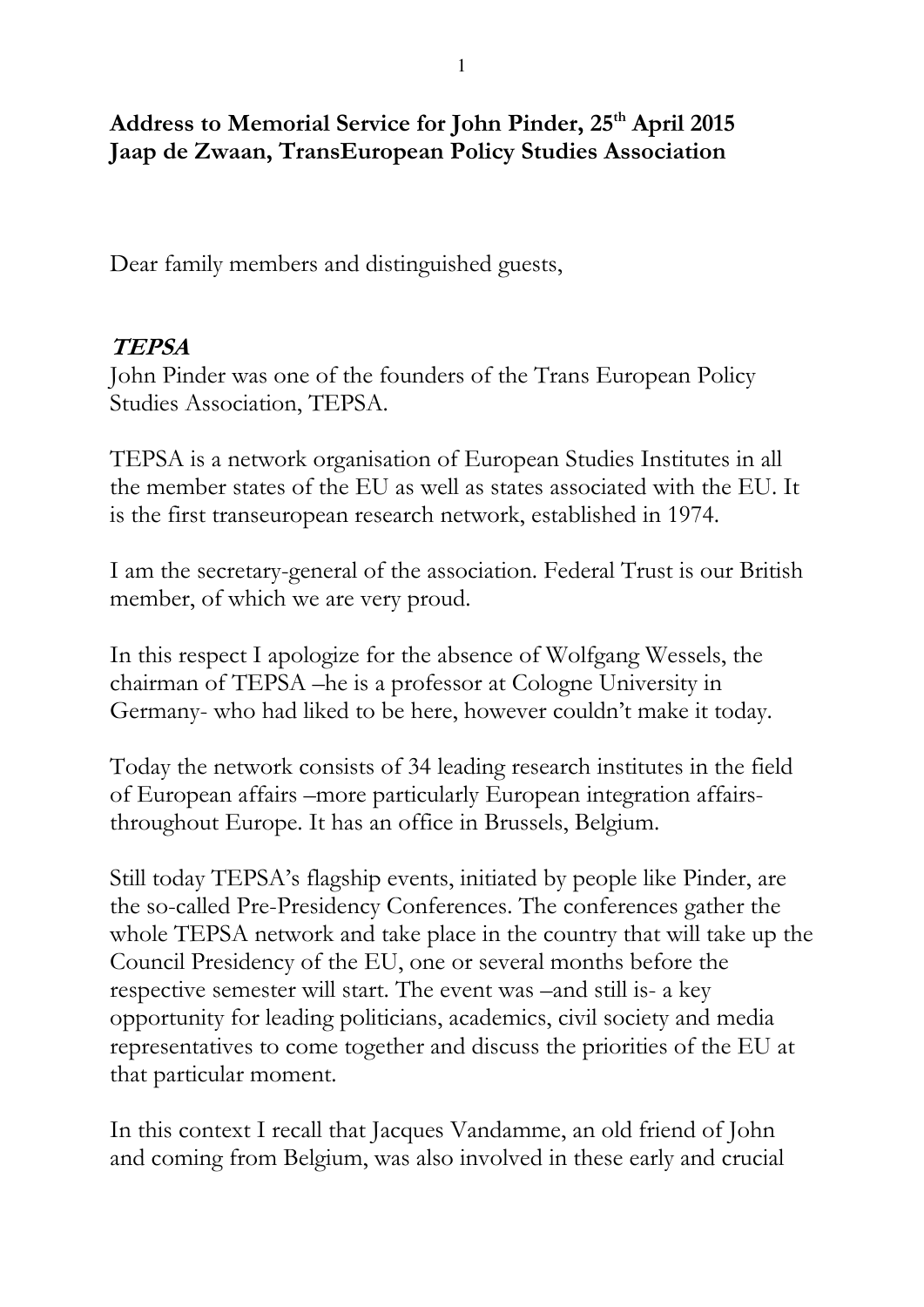activities of TEPSA. Jacques counted John as one of his closest friends. In fact Jacques, now 91 years-old, would have loved to attend this ceremony, however his health situation didn't allow that to happen.

Over the time John inspired many people in the TEPSA network and always remained in close contact with many of us, now active in the Association. We knew him not simply as a remarkable colleague, but also as a wise and understanding friend who has enriched our lives.

# **COLLEGE OF EUROPE**

John Pinder was also Professor at the College of Europe in Bruges, Belgium, for thirty years. The College, founded in 1949, so right after the Second World War, is a post-academic institute for European Studies. In practise it is laboratory of European policy makers, thinkers and civil servants to be employed by the institutions of the EU.

John has lectured many of them. In fact I am also one of his former students. I studied at the College in the seventies.

The lectures of John Pinder were always inspiring. He gave us food for (a lot of) thought. And always he demonstrated a positive attitude towards European cooperation. Indeed, in order to secure the values of peace, stability and prosperity on our continent, he stressed the need to work together –to cooperate- in a well-developed solid framework which has become the EU.

His role as a teacher was ground-breaking in the encouragement of European studies, not merely in this country, but throughout the European Union and beyond. Because the College receives students coming from all continents.

Therefore, also as a professor at the College John Pinder has made a central and fine contribution to the development of knowledge and expertise regarding a secure, united and stable Europe.